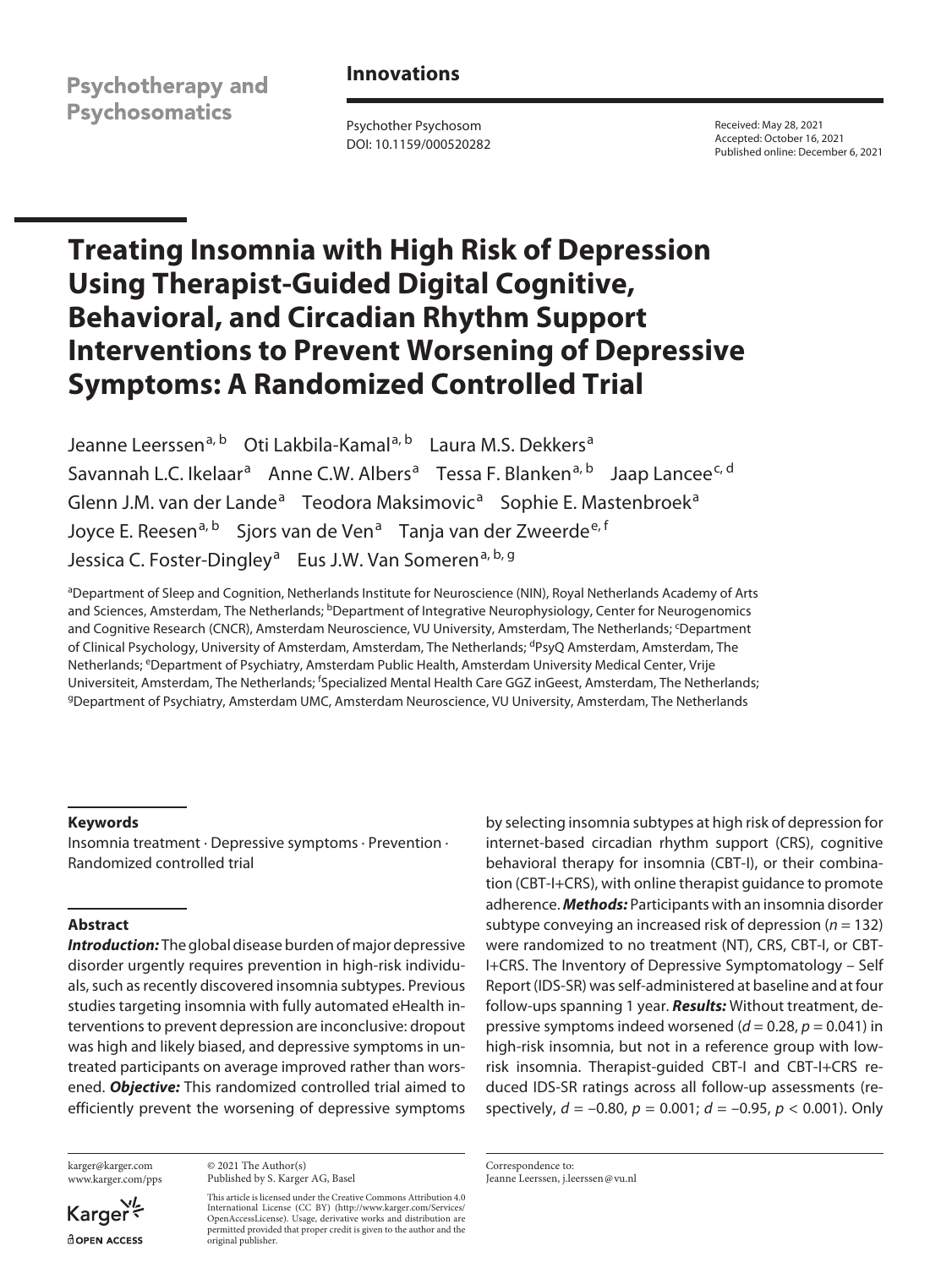CBT-I+CRS reduced the 1-year incidence of clinically meaningful worsening (*p* = 0.002). Dropout during therapist-guided interventions was very low (8%) compared to previous automated interventions (57–62%). *Conclusions:* The findings tentatively suggest that the efficiency of populationwide preventive strategies could benefit from the possibility to select insomnia subtypes at high risk of developing depression for therapist-guided digital CBT-I+CRS. This treatment may provide effective long-term prevention of worsening of depressive symptoms. *Trial registration:* the Netherlands Trial Register (NL7359). © 2021 The Author(s)

Published by S. Karger AG, Basel

#### **Introduction**

Since major depressive disorder (MDD) is a highly prevalent disorder with a poor prognosis [1, 2], *prevention* is essential to combat its global burden [3–5]. Preventive strategies would most efficiently be evaluated and implemented in people at risk [6]. A particularly high risk of MDD has recently been found in people with specific types of insomnia disorder (ID) [7] (see online suppl. material for details; for all online suppl. material, see www. karger.com/doi/10.1159/000520282). In brief, insomnia subtypes can be distinguished based on their multivariate profile of stable traits of affect and personality. Interestingly, while subtypes do not differ with respect to sleep complaints, their lifetime risk of MDD varies from 8% in the least vulnerable ID subtypes up to as much as 54% in the most vulnerable ID subtypes [7]. This discovery opens up the exciting possibility to select high-risk insomniacs for efficient intervention trials aiming to prevent MDD.

The recommended intervention for insomnia, cognitive behavioral therapy for insomnia (CBT-I) [8], improves both sleep and mood [9, 10]. Moreover, CBT-I holds promise for scalable implementation because it is also effective when provided digitally [10]. Two studies reported a reduction of depressive symptoms in people with insomnia following fully automated digital CBT-I [11–13]. However, it is difficult to interpret the findings in light of the usefulness of digital CBT-I to prevent worsening of depressive symptoms, because the untreated control group also showed a significant decrease rather than worsening of depressive symptoms. The studies thus demonstrated CBT-I to enhance pending relief of depressive symptoms in people with insomnia rather than prevention of their worsening. A further difficulty with interpreting the findings of these studies on insomnia is the very high dropout rate. Three out of 5 participants did not

complete the 6-week intervention [11, 13] and 4 out of 5 were lost to follow-up at 18 months [12]. Among people seeking help for insomnia, those that additionally suffer from more severe symptoms of depression seem more likely to drop out of treatment with CBT targeting insomnia [14, 15]. In sum, it remains to be investigated whether treatment of insomnia could prevent worsening of depressive symptoms.

The current study aimed to better evaluate the potential of insomnia treatment to prevent worsening of depressive symptoms in the year to follow. Firstly, since prevention would be most efficient in people with the highest risk of developing MDD [6], we selected "high-risk insomniacs," i.e., people with a subtype of ID shown to have a strongly increased probability of lifetime MDD [7], yet without a current diagnosis of MDD. Second, in order to prevent the high dropout rates reported with fully automated digital interventions, while maintaining scalability and cost-benefits relative to face-to-face interventions, we added therapist guidance to the digital interventions. Third, we evaluated whether effects of CBT-I on mood could be strengthened by adding circadian rhythm support (CRS). CRS aims to strengthen the circadian rhythm by means of scheduled bright light exposure, physical activity, and body warming [16–18]. CRS has previously been named chronobiological treatment (CT), but is renamed here to avoid a similar abbreviation as is common for cognitive therapy. Few studies have investigated CRS specifically in ID, with mixed results [19]. One study showed no immediate effect of CRS on sleep, although the addition of CRS to CBT-I helped to maintain improvements induced by CBTI [20]. Several studies showed beneficial effects of CRS on depressive symptoms [21, 22].

In case clinically meaningful effects can be demonstrated, offering therapist-guided digital interventions specifically to selected high-risk insomniacs would provide an efficient and scalable contribution to combatting the global disease burden of MDD through prevention.

#### **Materials and Methods**

#### *Study Design Overview*

The study protocol of this randomized controlled trial (RCT) has been previously published [23]. In brief, high-risk insomniacs were randomized to one of four groups: no treatment (NT, passive control), or 6 weeks of digital therapist-guided CRS (active control), CBT-I, or combined CBT-I+CRS. Figure 1 shows a flow diagram of the study. Assessment of outcome measures (see below) took place at baseline (T0) and during four follow-up assessments at week 7 (T1), week 26 (T2), week 39 (T3), and week 52 (T4). This RCT was part of a larger multimodal investigation including, for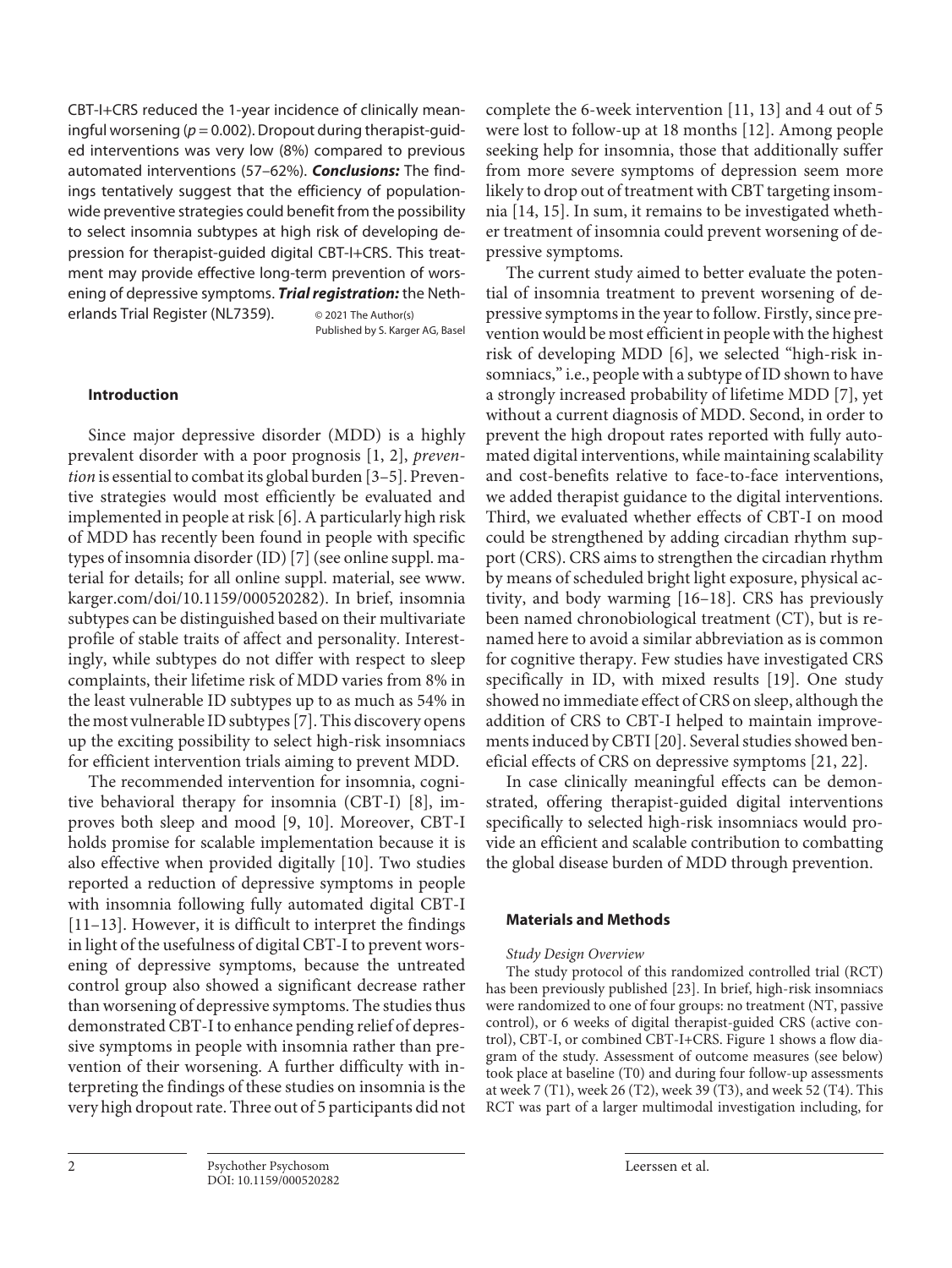

**Fig. 1.** CONSORT flow diagram. Exclusion criteria were asked sequentially as listed. If an exclusion criterion was met, individuals automatically received a message that they were not eligible to participate, and further exclusion criteria (↓) were not queried. NT, no treatment; CRS, circadian rhythm support; CBT-I, cognitive behavioral therapy for insomnia; CBT-I+CRS, combined cognitive behavioral therapy for insomnia with circadian rhythm support.

example, sleep EEG, MRI, and ambulatory monitoring [23]. Online supplementary Table S2 provides a checklist for methodological recommendations for clinical trials according to Guidi et al. [24].

## *Participants*

The inclusion criteria were: (1) meeting the criteria of ID according to the 5th edition of the *Diagnostic and Statistical Manual of Mental Disorders* (DMS-5) [25], and the International Classification of Sleep Disorders, 3rd edition (ICSD-3) [26]; (2) an Insomnia Severity Index (ISI) score ≥10 [27, 28]; (3) an insomnia type at high risk of depression (type 1, 2, or 3) based on the Insomnia Type

Questionnaire [7]; and (4) age between 18 and 70 years. The first exclusion criterion was: (a) a current diagnosis of a depressive disorder, first self-reported during screening, and subsequently confirmed with the Composite International Diagnostic Interview - Short Form (CIDI-SF) assessed at baseline. Other exclusion criteria were: (b) current treatment with antidepressant medication; (c) current CBT-I treatment; (d) a severe sleep disorder other than insomnia (i.e., sleep apnea, restless legs syndrome, periodic limb movement disorder); (e) a current diagnosis of any other severe neurological or psychiatric disorder; and (f) night work or rotating shift-work. See Leerssen et al. [23] for more details.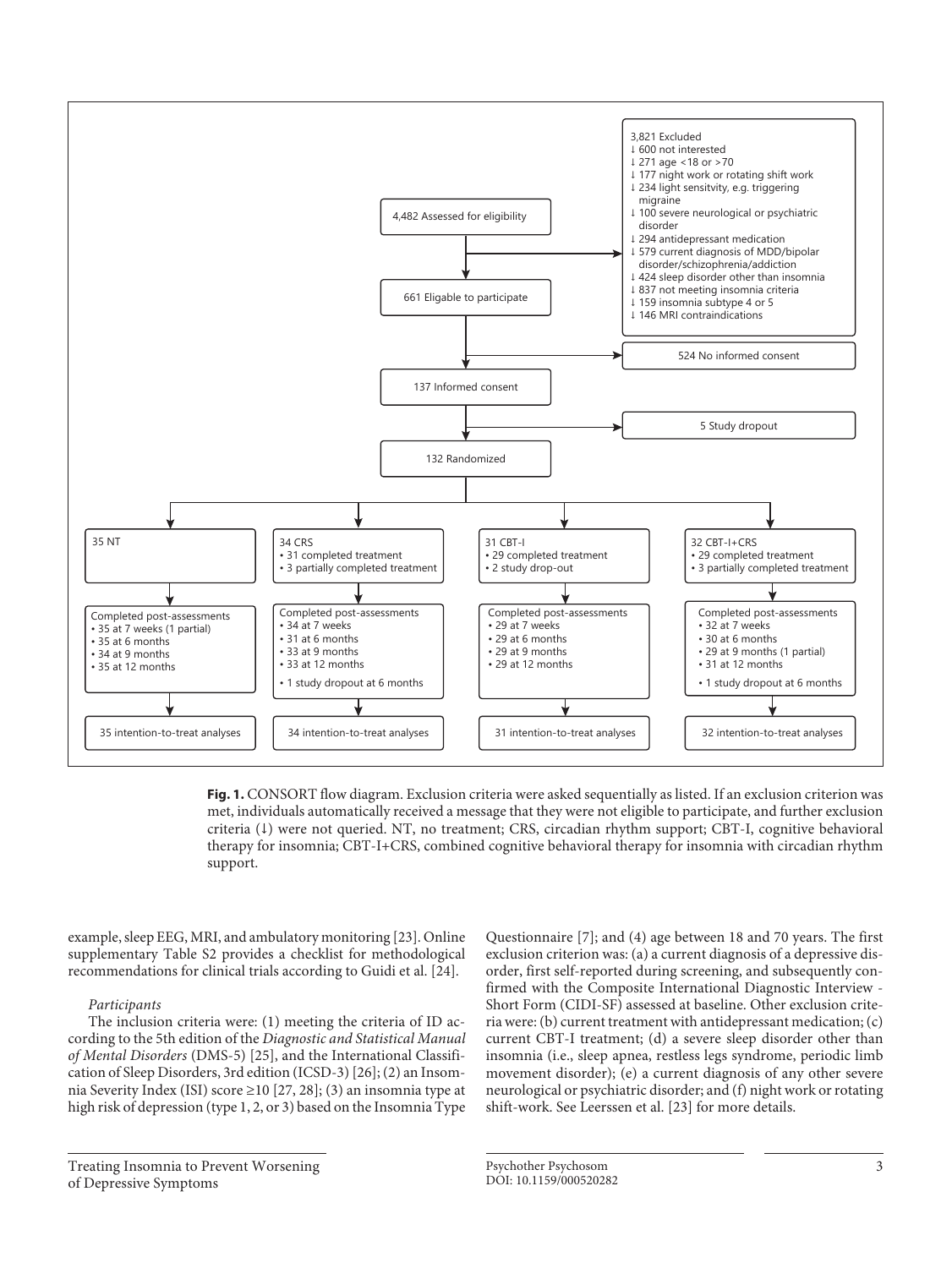To ensure generalizability along the guidelines for practical (or pragmatic) clinical trials [29], the use of sleep medication was allowed and monitored, and no cut-off for depressive symptom severity on the Inventory of Depressive Symptomatology – Self Report (IDS-SR) was applied. Online supplementary Table S3 provides a detailed overview of psychotropic medications used and summarizes results of ancillary analyses investigating possible iatrogenic effects. Common depression questionnaire cut-offs overclassify comorbid MDD in insomnia patients in general [30], and especially so in high-risk insomnia subtypes who score high on traits like negative affect [7]. Absence of MDD at baseline was therefore verified with the CIDI structured interview.

Participants were recruited between November 2018 and September 2019 through the Netherlands Sleep Registry (www.sleepregistry.org), media advertisements, and flyers. Of the 4,482 people that visited the website for an online eligibility screening, 137 participants fulfilled all criteria, but 5 withdrew before randomization, resulting in 132 participants.

While the RCT included only participants with high-risk insomnia, T0-T4 assessments were performed in parallel in 30 people with untreated insomnia of a subtype without increased risk of depression (67% female, age =  $52.6$  years, SD = 10.9). This parallel group allowed for a validation of the expected increased risk in subtype-selected RCT participants.

The study was approved by the Medical Ethics Committee of the VU University Medical Centre (NL63139.029.17) and preregistered, including primary outcomes, at the Netherlands Trial Register (NL7359). All participants provided written informed consent.

#### *Randomization*

Simple randomization was applied until at least 2 participants were randomized to each of the four conditions. Subsequent participants were assigned using scripted covariate-adaptive randomization [31], balancing groups with respect to age, sex, insomnia subtype, baseline severity of insomnia and depressive symptoms, use of sleep medication, suspected sleep complaints other than insomnia (i.e., mild restless legs syndrome and mild sleep apnea), time of year, and group size. Randomization was automated and performed in R [32] by an independent researcher not involved in any of the assessments, interventions, or analyses (T.F.B.).

#### *Interventions*

The online supplementary material provides details on the digital interventions. Guided by a trained therapist, participants had 6 weeks to complete five sessions of either CRS (i-Cycle) [20], CBT-I (i-Sleep) [33–35], or their combination. Next to the inactive NT condition, CRS may be considered as an active control condition requiring the same amount of time and attention as CBT-I: in a previous study [20] stand-alone CRS had no effect on sleep. Only in combination with CBT-I did CRS support better maintenance of effects that were initially achieved by CBT-I [20].

#### *Outcome measures*

All outcome measures were self-reported or assessed by blinded interviewers. Respecting the importance of incremental validity, our primary and secondary outcome measures were carefully selected and in line with the CLIPROM criteria [24, 36–38]. The preregistered primary outcome was the change, relative to baseline, in severity of depressive symptoms integrated over four follow-ups spanning 1 year. The severity of depressive symptoms was assessed at baseline (T0) and follow-up assessments in week 7 (T1), week 26 (T2), week 39 (T3), and week 52 (T4) using the IDS-SR [39]. IDS-SR ranges indicate no (0–13), mild (14–31), moderate (22–30), severe (31–38), and very severe (39–84) depression [40]. However, we did not use these cut-offs given the lack of validity for use in insomnia patients [30]. Instead, to evaluate the presence of clinically meaningful worsening or improvement on our primary outcome measure at any of the follow-ups, we calculated the Reliable Change Index (RCI) using the baseline IDS-SR score standard deviation and a test-retest reliability of 0.87 [41, 42].

A secondary depression outcome was the 12-month incidence of a diagnosis of MDD according to the Composite International Diagnostic Interview - Short Form (CIDI-SF) [43] assessed T4 by trained blinded interviewers.

Secondary outcomes on sleep included: the ISI [28] assessed at T0, T1, T2, T3, and T4; and subjective sleep assessed with the Consensus Sleep Diary [44] at T0 (9 nights), T1 (7 nights), and T4 (7 nights). Sleep diary-derived sleep variables included: sleep efficiency (SE, 0–100%, which is the ratio of total sleep time relative to time in bed; TIB), total sleep time (TST), sleep onset latency (i.e., minutes to fall asleep), and wake after sleep onset (WASO; i.e., minutes awake after sleep onset including time attempting to sleep after final awakening). TIB indicated the time period between closing the eyes to falling asleep, and final awakening when no further attempt to sleep was made [45]. Negative TST and SE values, which can occur when participants overestimate their WASO beyond limits set by TIB, were set to zero.

Side effects were assessed in two ways. First, participants were instructed to report any mild or serious adverse events, serious adverse reactions, and other problems by email. Second, 12-monthretrospective common complaints were assessed both at baseline for reference and at the 12-month follow-up using a validated questionnaire [46].

#### *Sample Size Calculation*

Group sizes of  $n = 26$  participants completing all five assessments would be sufficient to detect an effect of at least *d* = 0.5, with a power of 0.8 and a significance threshold of  $\alpha = 0.05$  (two-sided) [47]. Expecting dropout and loss to follow-up, a total of 132 participants were included and contributed to intention-to-treat analysis. Dropout and loss to follow-up were less than expected, resulting in 124 participants that fully completed the interventions, and 120 participants that completed each of the five assessments. See the study protocol for more details [23].

#### *Statistical Analyses*

To evaluate how interventions affected IDS-SR-assessed depressive symptom severity throughout the following year, mixed effects regression analysis with two levels (5 assessments nested within subjects) estimated group differences in the change from baseline (T0) to the integrated four follow-up assessments (T1, T2, T3, and T4). Regressors included dummy coded variables indicating the intervention group, time (0 for T0, 1 for T1-T4), and the interaction effects of interest (CRS\*time, CBT-I\*time, and CBT-I+CRS\*time). Intention-to-treat analysis (including all 132 participants), and per-protocol analysis (including 124 partici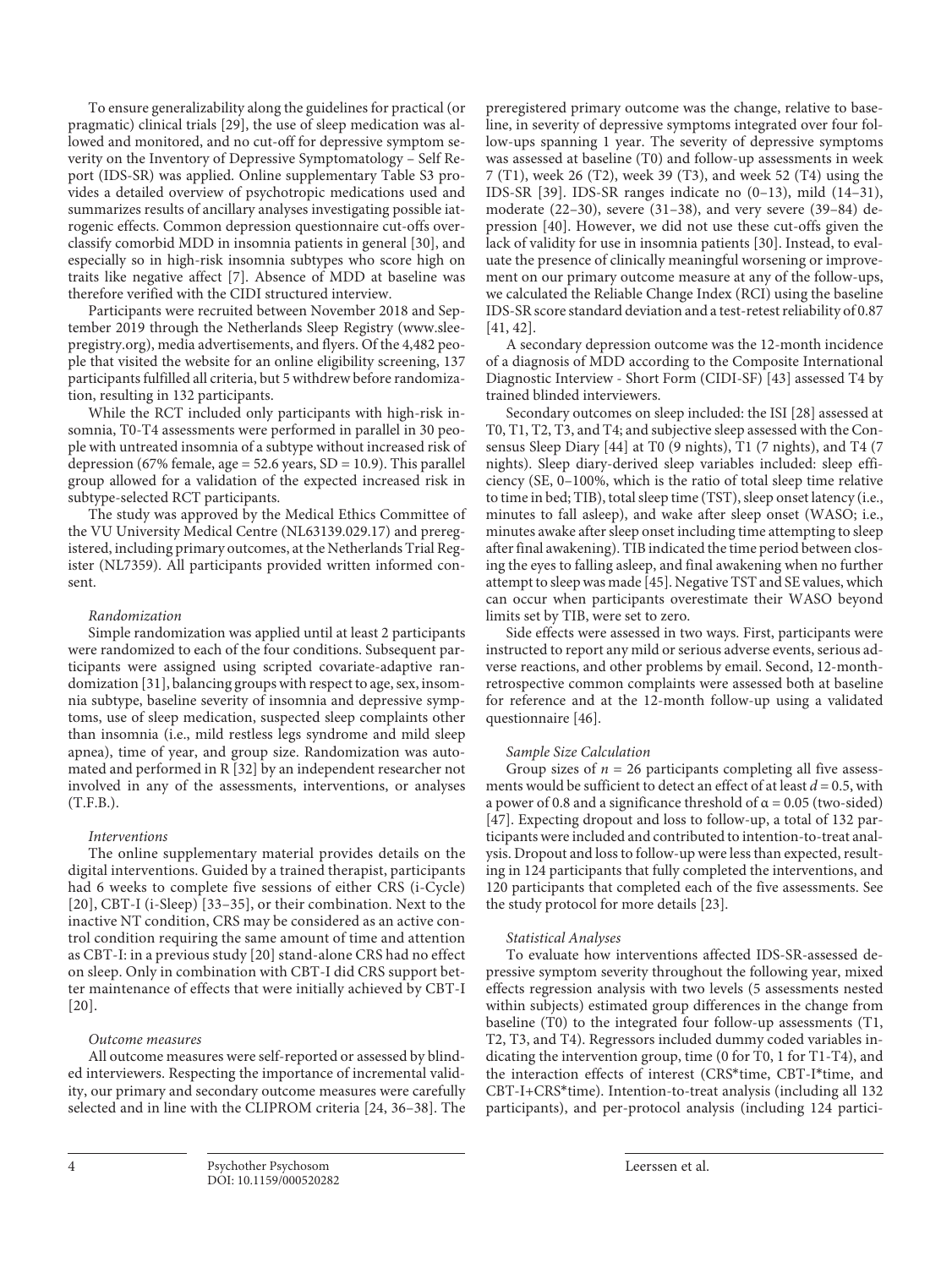**Table 1.** Demographic and clinical characteristics at baseline

|                                               | Mean (SD) or $n$ (%)    | $p$ value <sup>c</sup>   |                        |                             |       |
|-----------------------------------------------|-------------------------|--------------------------|------------------------|-----------------------------|-------|
|                                               | <b>NT</b><br>$(n = 35)$ | <b>CRS</b><br>$(n = 34)$ | CBT-I<br>$(n = 31)$    | $CBT-I + CRS$<br>$(n = 32)$ |       |
| Age, years                                    | 47.9 (12.2)             | 49.2 (13.5)              | 47.4 (13.3)            | 47.9 (12.8)                 | 0.950 |
| Female                                        | 25 (71.4%)              | 25 (73.5%)               | 23 (74.2%)             | 24 (75%)                    | 0.993 |
| Education in years                            | 16.1(3.4)<br>16.8(2.8)  |                          | 16.5(2.8)<br>17.2(3.1) |                             | 0.505 |
| Occupation (multiple categories allowed)      |                         |                          |                        |                             |       |
| Student                                       | 2(5.7%)                 | $2(5.9\%)$               | $1(3.2\%)$             | 6(18.8%)                    | 0.175 |
| Employed                                      | 21 (60%)                | 26 (76.5%)               | 24 (77.4%)             | 23 (71.9%)                  | 0.385 |
| Unemployed                                    | 12 (34.3%)              | 4 (11.8%)                | $2(6.5\%)$             | $3(9.4\%)$                  | 0.013 |
| Retired                                       | 2(5.7%)                 | 6(17.6%)                 | 4 (12.9%)              | 4 (12.5%)                   | 0.489 |
| Alcohol consumption per week                  |                         |                          |                        |                             | 0.488 |
| 0 units of alcohol                            | 12 (34.3%)              | 8 (23.5%)                | $5(16.1\%)$            | 5(15.6%)                    |       |
| 1-14 units of alcohol                         | 21 (60.0%)              | 23 (67.6%)               | 25 (80.6%)             | 24 (75.0%)                  |       |
| 15-21 units of alcohol                        | 2(5.7%)                 | $3(8.8\%)$               | $1(3.2\%)$             | $3(9.4\%)$                  |       |
| Smokers                                       | 2(5.7%)                 | $3(8.8\%)$               | $1(3.2\%)$             | $1(3.1\%)$                  | 0.805 |
| Psychiatric comorbidities <sup>a</sup>        | 2(5.7%)                 | $3(8.8\%)$               | $5(16.1\%)$            | $1(3.1\%)$                  | 0.288 |
| Sleep medication users                        | $7(20.0\%)$             | 7(20.6%)                 | $5(16.1\%)$            | 6(18.8%)                    | 0.980 |
| Mild sleep apnea                              | 2(5.7%)                 | $2(5.9\%)$               | $1(3.2\%)$             | $1(3.1\%)$                  | 0.999 |
| Mild restless leg syndrome                    | $3(8.6\%)$              | 5(14.7%)                 | $5(16.1\%)$            | 4 (12.5%)                   | 0.798 |
| Insomnia subtypes                             |                         |                          |                        |                             | 0.925 |
| Subtype 1                                     | 10 (28.6%)              | 6(17.6%)                 | $8(25.8\%)$            | 7 (21.9%)                   |       |
| Subtype 2                                     | 17 (48.6%)              | 21 (61.8%)               | 18 (58.1%)             | 18 (56.3%)                  |       |
| Subtype 3                                     | 8 (22.9%)               | 7(20.6%)                 | $5(16.1\%)$            | 7(21.9%)                    |       |
| Insomnia duration in years                    | 10.8(10.7)              | 9.8(11.8)                | 8.4(10.1)              | 9.8(11.4)                   | 0.867 |
| Insomnia severity (ISI)                       | 16.0(4.2)               | 15.8(3.5)                | 16.4(4.1)              | 15.9(3.5)                   | 0.937 |
| Sleep quality (PSQI)                          | 10.2(3.4)               | 10.6(3.2)                | 10.9(3.3)              | 10.8(3.4)                   | 0.839 |
| Depressive symptoms severity (IDS-SR)         | 19.4(6.2)               | 19.1(7.9)                | 19.5(8.2)              | 18.7(7.5)                   | 0.967 |
| Lifetime MDD/dysthymia diagnosis <sup>b</sup> | 20 (57.1%)              | 19 (55.9%)               | 18 (58.1.0%)           | 17 (53.1%)                  | 0.981 |
| Anxiety (BAI)                                 | 7.9(4.7)                | 8.6(7.0)                 | 7.6(5.8)               | 8.0(5.4)                    | 0.916 |

NT, no treatment; CRS, circadian rhythm support; CBT-I, cognitive behavioral therapy for insomnia; CBT-I+CRS, cognitive behavioral therapy for insomnia combined with circadian rhythm support; ISI, Insomnia Severity Index; PSQI, Pittsburgh Sleep Quality Index; IDS-SR, Inventory of Depressive Symptomatology - Short Form; BAI, Becks Anxiety Inventory. <sup>a</sup> Self reported; comorbid anxiety disorder (*n* = 1), post-traumatic stress disorder (*n* = 3), attention deficit hyperactivity disorder ( $n = 3$ ), autism ( $n = 1$ ), burn-out ( $n = 3$ ), other ( $n = 1$ ). <sup>b</sup> According to the Composite International Diagnostic Interview – Short Form (CIDI-SF). <sup>c</sup> Group differences were tested with ANOVA tests for continuous variables, and Fisher Exact tests for categorical variables.

pants that fully completed the interventions) were conducted. Ancillary models evaluated group differences in the change from baseline (T0) to each follow-up (T1-T4) separately. Fisher's exact tests evaluated group differences in the presence of RCI-indicated clinically meaningful worsening or improvement of IDS-SR scores at any of the follow-ups, as well as in CIDI-diagnoses of incident MDD during the 12-month follow-up. Sleep diary variables were evaluated using mixed models with 3 levels (multiple nights nested within assessments at T0, T1, and T4 nested within subjects).

Between-group Cohen's *d* effect sizes were computed by dividing the group difference in change over time (from baseline to follow-up) by the pooled standard deviations at baseline [48]. Two-sided *p* values below 0.05 were considered significant. Data were analyzed using R (version 3.6.1) [32].

Treating Insomnia to Prevent Worsening of Depressive Symptoms

# **Results**

# *Participants*

The RCT included 132 people with ID (73% female) with a mean age of 48.1 years (SD = 12.8, range 21-69), experiencing insomnia for 9.7 years on average  $(SD =$ 10.9). At baseline, participants had a mean ISI score of 16.0 (SD = 3.8), indicating clinical insomnia of moderate severity [28], and a mean IDS-SR score of 19.3 (SD = 7.4), indicating mild depressive symptoms [39]. None of the participants had a CIDI diagnosis of MDD at baseline. There were no significant between-group baseline differences in age, sex, insomnia duration, and sleep medica-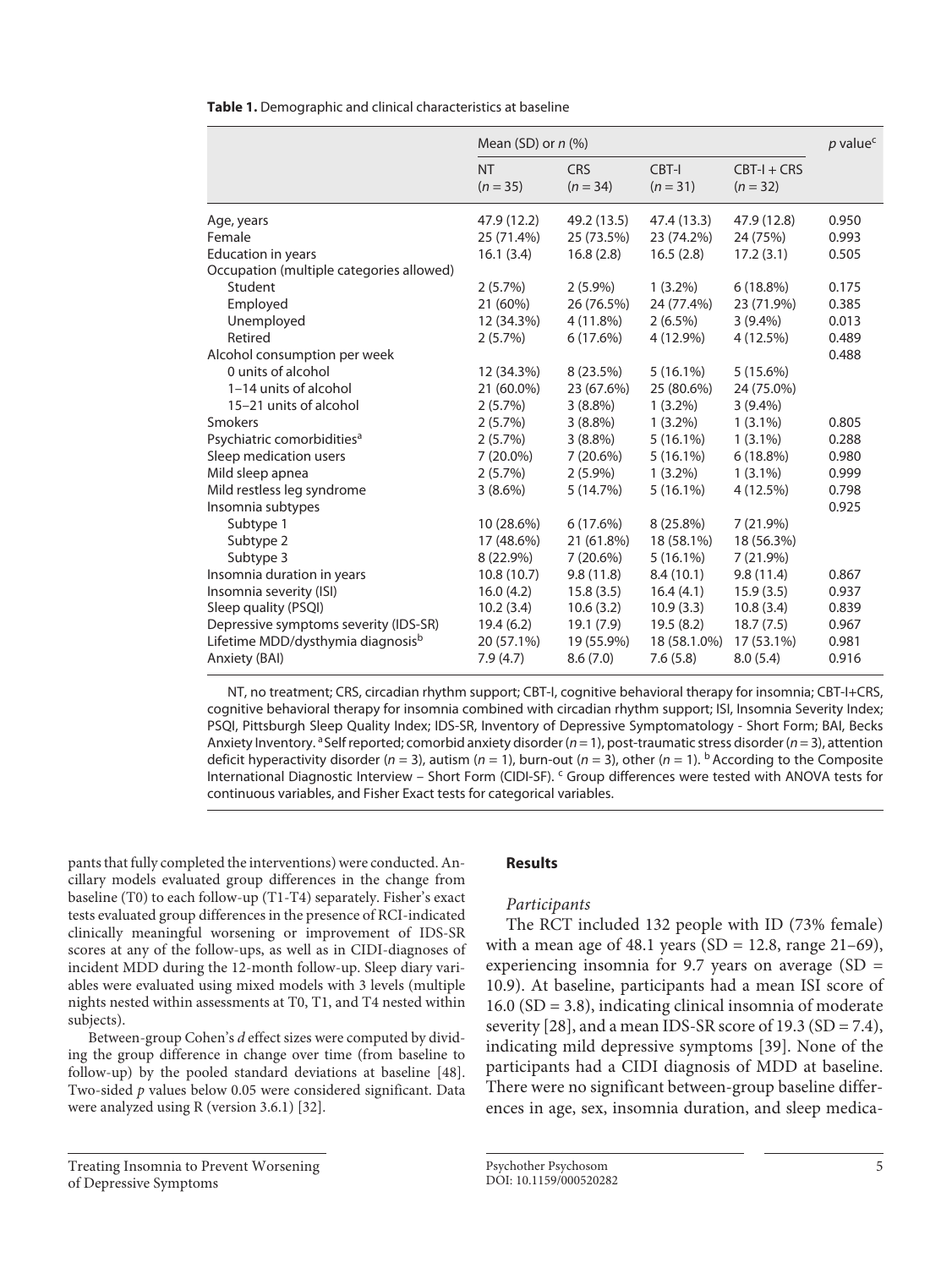**Table 2.** Participants characterized in view of the staging model of depression

|                     | No current or past MDD               |             |                                     |             | No current MDD                            |            | <b>Current MDD</b>                      |            |                                       |             |
|---------------------|--------------------------------------|-------------|-------------------------------------|-------------|-------------------------------------------|------------|-----------------------------------------|------------|---------------------------------------|-------------|
|                     | stage 0: no sign<br>$IDS-SR \leq 13$ |             | stage 1: prodromal<br>$IDS-SR > 13$ |             | stage 3: residual phase<br>history of MDD |            | stage 2: first episode<br>new-onset MDD |            | stage 4: nth episode<br>recurrent MDD |             |
|                     |                                      |             |                                     |             |                                           |            |                                         |            |                                       |             |
|                     | baseline                             | 12 months   | baseline                            | 12 months   | baseline                                  | 12 months  | baseline                                | 12 months  | baseline                              | 12 months   |
| Low-risk NT         | 15 (50.0%)                           | 15 (50.0%)  | 2(6.7%)                             | 2(6.7%)     | 13 (43.3%)                                | 11 (36.7%) | $0(0.0\%)$                              | $0(0.0\%)$ | $0(0.0\%)$                            | 2(6.7%)     |
| High-risk NT        | $4(11.4\%)$                          | $4(11.4\%)$ | 12 (34.3%)                          | 11 (31.4%)  | 19 (54.3%)                                | 16 (45.7%) | $0(0.0\%)$                              | $1(2.9\%)$ | $0(0.0\%)$                            | $3(8.6\%)$  |
| High-risk CRS       | 5(14.7%)                             | $5(15.2\%)$ | 10 (29.4%)                          | 10 (30.3%)  | 19 (55.9%)                                | 14 (42.4%) | $0(0.0\%)$                              | $0(0.0\%)$ | $0(0.0\%)$                            | $4(12.1\%)$ |
| High-risk CBT-I     | 4 (12.9%)                            | $3(10.3\%)$ | $9(29.0\%)$                         | $7(24.1\%)$ | 18 (58.1%)                                | 14 (48.3%) | $0(0.0\%)$                              | $2(6.9\%)$ | $0(0.0\%)$                            | $3(10.3\%)$ |
| High-risk CBT-I+CRS | 4 (12.5%)                            | 4 (12.9%)   | 11 (34.4%)                          | 11 (35.5%)  | 17 (53.1%)                                | 14 (45.2%) | $0(0.0\%)$                              | $0(0.0\%)$ | $0(0.0\%)$                            | $2(6.5\%)$  |

Participants can be characterized in view of the staging model of depression according to their CIDI-assessed history of MDD and baseline IDS-SR [49, 50]. The table shows the number and percentage of participants in each stage for each treatment condition both at baseline and at 12-month follow-up. For comparison, staging of the low-risk reference group is also shown. NT, no treatment; CRS, circadian rhythm support; CBT-I, cognitive behavioral therapy for insomnia; CBT-I+CRS, cognitive behavioral therapy for insomnia combined with circadian rhythm support; MDD, major depressive disorder; IDS-SR, Inventory of Depressive Symptomatology – Self-Report.

tion usage, nor were there baseline differences in the severity of symptoms of insomnia or depressive symptoms (all  $p > 0.867$ ). Table 1 summarizes demographic and clinical characteristics, and Table 2 summarizes the characterization of participants in view of the staging model of depression [49, 50]. At baseline, 12.9% could be considered to be in stage 0 (no current or past MDD, IDS-SR  $\leq$ 13); 31.8% in stage 1 (possible prodromal depression (see Benasi et al. [51] for a critical review) without current or past MDD, IDS-SR >13); and 55.3% in stage 3 (residual depression without current MDD, with history of MDD in the past). It should be noted that the discrimination between stage 0 and stage 1 based on an IDS-SR cutoff remains to be validated for use in ID [30].

To validate the expected increased risk in subtype-selected RCT participants, all outcome measures were assessed in parallel in a reference group of 30 people with a subtype of ID without increased risk of depression (67% female, age =  $52.6$ ,  $SD = 10.9$ ), experiencing insomnia for 10.2 years on average (SD = 10.3). At baseline, ISI was 14.4  $(SD = 3.6)$ , IDS-SR was 11.4  $(SD = 5.6)$ , and none of them had a CIDI diagnosis of MDD (see online suppl. material: Supplementary Background for details).

# *Adherence and Missing Data*

Of the 132 RCT participants, all (100%) completed the baseline assessments, 130 (98%) completed the assessments at T1; 125 (95%) at T2; 125 (95%) at T3, and 128 (97%) at T4 (Fig. 1). Of the 97 participants randomized to one of the active conditions, 89 (91.8%) completed the intervention fully; 6 (6.2%) partially (range 1–4 of the 5 sessions) and remained available for follow-up assessments; and only 2 (2.1%) dropped out during intervention and were lost to follow-up. None of the 35 participants randomized to NT were lost to follow-up (0%). As compared to NT, none of the interventions resulted in a significantly higher dropout during the treatment period (Fisher's exact test, all  $p > 0.232$ ) or subsequent loss to follow-up (Fisher's exact test, all  $p > 0.115$ ).

# *Depressive Symptoms Increase without Sleep Intervention*

Table 3 shows group means and intervention effects for depressive symptom severity (IDS-SR). Mixed models evaluated whether depressive symptoms increased without treatment. Confirming the high risk of the included insomnia subtypes, depressive symptom severity during follow-up (T1-T4) increased relative to baseline in the NT group (2.1 [95% CI 0.1 to 4.0] IDS-SR point increase, *d* = 0.28,  $p = 0.041$ ). In contrast, depressive symptom severity during follow-up (T1-T4) did not significantly differ from baseline in the low-risk reference group (–0.2 [95% CI –1.7 to 1.4] IDS-SR points,  $d = -0.03$ ,  $p = 0.830$ ).

# *Interventions Prevent Increasing Depressive Symptom Severity*

Relative to the increase in the NT group, depressive symptom severity decreased significantly during T1-T4 after CBT-I (–5.6 [95% CI –8.8 to –2.4] IDS-SR points, *d*  $= -0.80, p = 0.001$ ), and after CBT-I+CRS (-6.3 [95% CI –9.4 to –3.1], *d* = –0.95, *p* < 0.001), but not after CRS (*d* =  $-0.24$ ,  $p = 0.199$ ; see Table 3; online suppl. Table S5;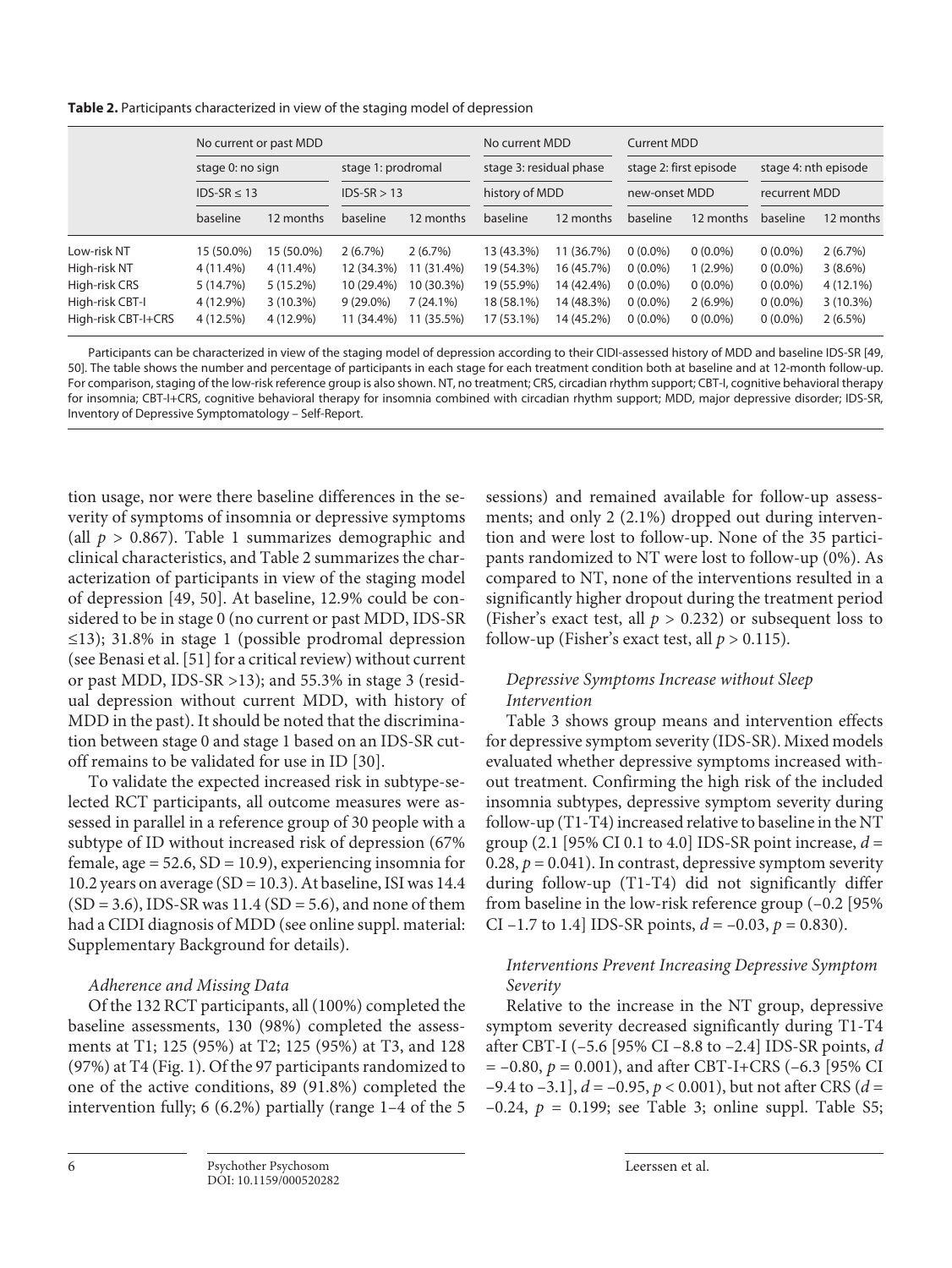**Table 3.** IDS-SR depression severity and incidence of clinically meaningful worsening or improvement at any of the follow-ups

|                                           | Mean (SD) or $n$ (%) for each group |            | Intervention effect, p value <sup>b</sup> |            |         |                      |                 |                     |
|-------------------------------------------|-------------------------------------|------------|-------------------------------------------|------------|---------|----------------------|-----------------|---------------------|
|                                           | <b>NT</b>                           | <b>CRS</b> | CBT-I                                     | CBT-I+CRS  | Overall | <b>CRS</b><br>vs. NT | CBT-I<br>vs. NT | CBT-I+CRS<br>vs. NT |
| Depression severity                       |                                     |            |                                           |            |         |                      |                 |                     |
| pre                                       | 19.4 (6.2)                          | 19.1(7.9)  | 19.5(8.2)                                 | 18.7 (7.5) |         |                      |                 |                     |
| post (across all 4 follow-ups)            | 21.4(7.6)                           | 19.4(9.1)  | 15.6(9.9)                                 | 14.0 (7.7) | 0.001   | 0.199                | 0.001           | < 0.001             |
| Clinically meaningful change <sup>a</sup> |                                     |            |                                           |            |         |                      |                 |                     |
| Clinically meaningful worsening           | 15 (44%)                            | 13 (38%)   | 8(28%)                                    | 3(9%)      | 0.008   | 0.806                | 0.200           | 0.002               |
| Clinically meaningful improvement         | 6(18%)                              | 9(26%)     | 15 (52%)                                  | 17 (53%)   | 0.004   | 0.560                | 0.007           | 0.004               |

Significance of intervention effects overall and for between-group contrasts. NT, no treatment; CRS, circadian rhythm support; CBT-I, cognitive behavioral therapy for insomnia; CBT-I+CRS, cognitive behavioral therapy for insomnia combined with circadian rhythm support.<br><sup>a</sup> Clinically meaningful change at any of the follow-ups based on the Reliable Change a test-retest reliability of 0.87, including participants completing ≥1 follow-up. b Tested with linear-mixed models for depression severity and Fisher Exact tests for clinical change.

Fig. 2). The decrease observed in the CBT-I and CBT-I+CRS groups did not differ (*d* = –0.10, *p* = 0.679; see online suppl. Table S6).

The online supplementary material shows ancillary analyses on individual follow-up timepoints, adapted IDS-SR scores excluding sleep items, models including covariates, and per-protocol analyses (online suppl. Table S5–S7).

## *Clinically Meaningful Worsening and Improvement*

Figure 3 shows the percentage of participants experiencing an RCI-based clinically meaningful worsening or improvement of depressive symptoms in each treatment condition at every follow-up, suggesting the best all-year prevention by CBT-I+CRS. Indeed, clinically meaningful worsening of depressive symptoms occurred at least once during the 1-year follow-up in 44% of the participants in the NT condition, versus 38%, 28%, and 9% of the participants in, respectively, the CRS, CBT-I, and CBT-I+CRS conditions (Fisher's exact test,  $p = 0.008$ ). Between-group comparisons (Table 3) showed that only CBT-I+CRS differed from NT ( $p = 0.002$ ), as well as from CRS  $(p = 0.009)$  – an active control condition.

A clinically meaningful improvement of depressive symptoms occurred at least once during the 1-year follow-up in 18% of the participants in the NT condition, versus 26%, 52%, and 53% of the participants in, respectively, the CRS, CBT-I, and CBT-I+CRS conditions ( $p =$ 0.004). Between-group comparisons (Table 3) showed that CBT-I+CRS differed from NT ( $p = 0.004$ ), as well as from CRS  $(p = 0.043)$  – an active control condition. CBT-





**Fig. 2.** Mean depressive symptom severity scores for each treatment condition at T0, T1, T2, T3, and T4. Error bars represent the standard error. NT, no treatment; CRS, circadian rhythm support; CBT-I, cognitive behavioral therapy for insomnia; CBT-I+CRS, combined cognitive behavioral therapy for insomnia with circadian rhythm support.

I also differed from NT ( $p = 0.007$ ), but not from CRS  $(p = 0.067)$ .

Attesting to the importance of repeated assessments, the CIDI assessed at T4 as a secondary outcome was not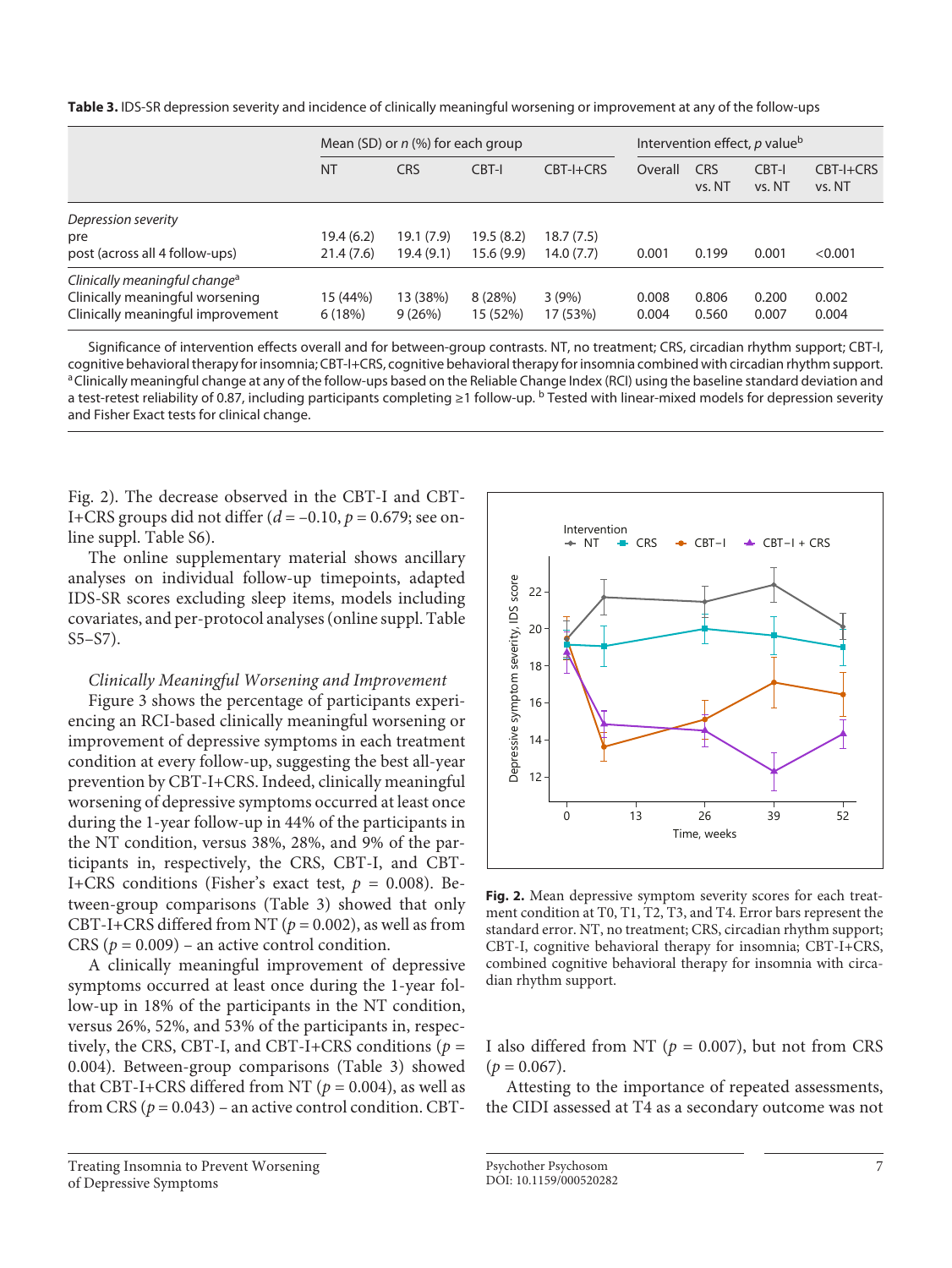

**Fig. 3.** RCI-based clinically meaningful worsening and improvement of depressive symptom severity at individual follow-ups. The cumulative percentages of participants with reliable worsening (red), improvement (green), or no reliable change (grey) of depression severity at each follow-up (week 7, 26, 39, and 52) for a low-risk insomnia reference control group (leftmost bars) and all conditions for high-risk insomnia. NT, no treatment; CRS, circadian rhythm support; CBT-I, cognitive behavioral therapy for insomnia; CBT-I+CRS, combined cognitive behavioral therapy for insomnia with circadian rhythm support.

sufficiently sensitive [52] to retrospectively detect these episodes of clinically meaningful increased severity of depressive symptoms that the RCI identified to have occurred over the year. The CIDI detected MDD in 4/35 (11.4%) of the participants in the NT condition, versus 4/33 (12.1%), 5/29 (17.2%), and 2/31 (6.5%) in the CRS, CBT-I, and CBT-I+CRS conditions, respectively. The numbers were too small to lead to statistically significant group differences (Fisher's exact test,  $p = 0.650$ ).

# *Secondary Sleep Outcomes*

# Insomnia Severity

Compared to the NT group, insomnia symptoms became significantly less severe from baseline to T1-T4 after CBT-I (–3.9 [95% CI –6.0 to –1.9] ISI-points, *d* = –0.98, *p* < 0.001) and CBTI-I+CRS (–3.0 [95% CI –5.0 to –1.0] ISI-points,  $d = -0.79$ ,  $p = 0.003$ ) but not after CRS (see online suppl. Table S5). The supplement shows ancillary analyses on individual follow-up timepoints (see online suppl. material: Supplementary Results; Table S5; Fig. S1).

# Sleep Diary Variables

Compared to the NT group, sleep efficiency increased from baseline to T1-T4 after CBT-I (5.5% [95% CI 0.8 to 10.2], *d* = 0.42, *p* = 0.023) and CBT-I+CRS (6.7% [95% CI 2.0 to 11.4],  $d = 0.50$ ,  $p = 0.005$ ; see online suppl. Table S5). Likewise, compared to the NT group, WASO decreased from baseline to T1-T4 after CBT-I (–26.6 min [95% CI –49.2 to –4.0],  $d = -0.46$ ,  $p = 0.021$ ) and CBT-I+CRS (–31.4 min [95% CI –53.8 to –8.9], *d* = –0.53, *p* = 0.006). CRS did not improve sleep efficiency or WASO. None of the interventions altered sleep onset latency or total sleep time. The supplement shows ancillary analyses on individual follow-up timepoints (see online suppl. material: Supplementary Results; Table S5; Fig. S2–S5).

# *Side Effects*

None of the participants reported adversities. Furthermore, active inquiry about complaints indicated no timeby-treatment effects (online suppl. Table S4).

# **Discussion**

The current study addressed two crucial requirements to facilitate the feasibility and efficiency of preventing worsening of depressive symptoms [3–5]. First, preventive strategies would most efficiently be evaluated and implemented if the target group can be selected for having an increased risk [6]. Second, the strategy should have significant and clinically meaningful preventive effects in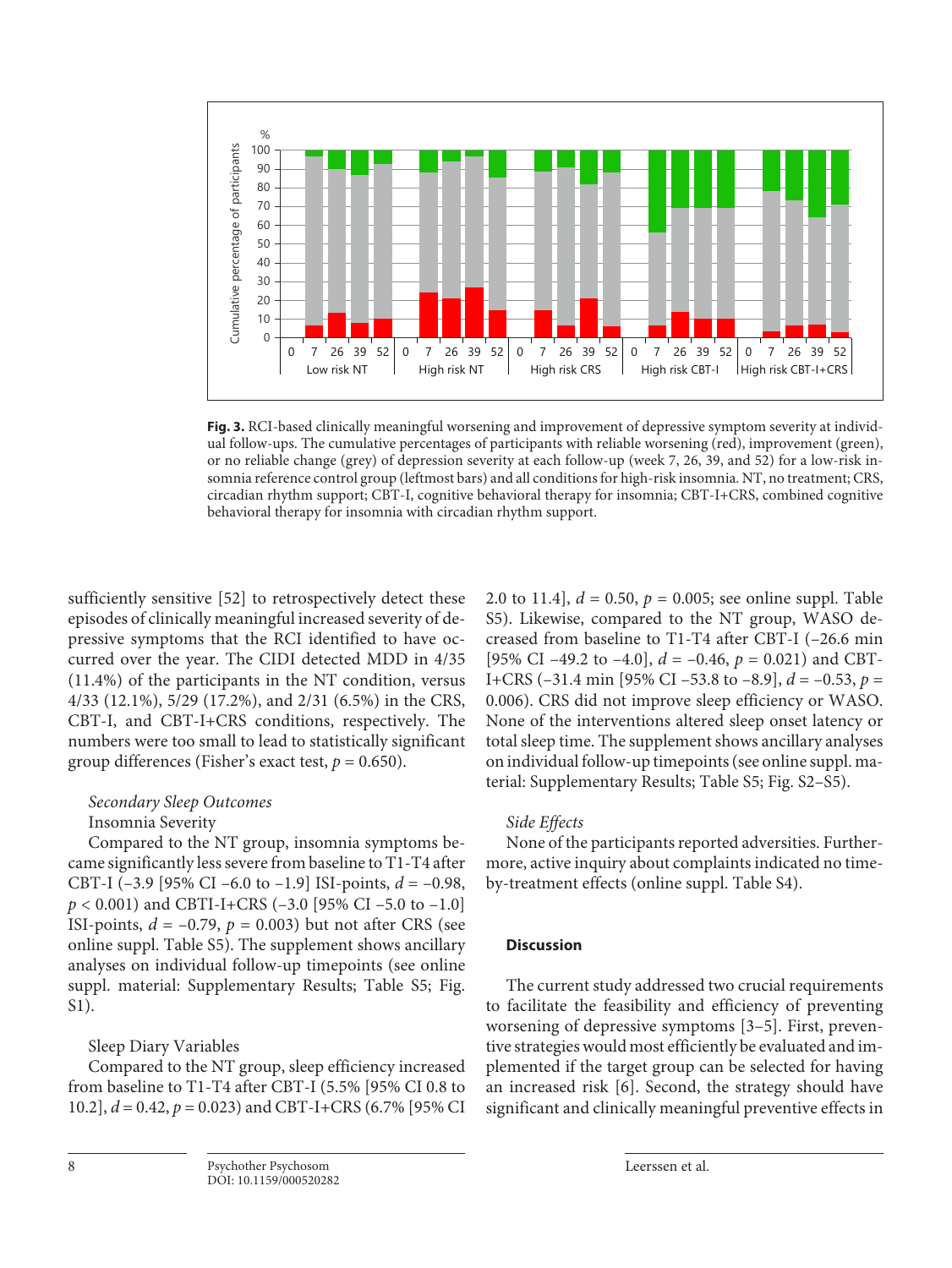the target group. Our RCT in people with insomnia selected for an increased risk of depression indicate that therapist-guided digital CBT-I, especially in combination with CRS, prevents the worsening of depressive symptoms during the year to follow.

Previous studies on the possibility to prevent depression by treating the major risk factor of insomnia were inconclusive. First, depressive symptoms decreased as well in the control groups [11–13]. These studies thus included people with insomnia that were, on average, heading towards spontaneous improvement of depressive symptoms anyway. The studies demonstrated CBT-I to enhance pending relief of depressive symptoms rather than prevention of their worsening. Second, the studies reported a very high dropout rate, possibly biased to have occurred especially among the more depressed participants. Our study successfully solved these issues by selecting insomnia subtypes with the highest risk of MDD [7] and by preventing dropout through therapist guidance.

By repeatedly assessing depressive symptoms at four follow-ups spanning a year, we indeed showed that untreated high-risk insomniacs experienced significant and clinically meaningful worsening of depressive symptoms. In an untreated low-risk reference group, depressive symptom severity during follow-up did not differ significantly from baseline. The demonstrated possibility to select participants at increased risk fulfills a first requirement for efficient evaluation and implementation of strategies aiming for the prevention of depression.

The next requirement is to demonstrate that this target group responds favorably to an intervention that ideally is scalable. In contrast to previous fully automated digital approaches [11–13], the current study is the first to demonstrate that therapist-guided CBT-I, especially in combination with CRS, can specifically prevent worsening of depressive symptoms during a 1-year follow-up in high-risk insomniacs (Fig. 2, 3). The post-treatment (at T1) effect of guided digital CBT-I on depressive symptom severity (Cohen's *d* = –1.11) compares favorably to meta-analyzed effects of previous digital CBT interventions addressing either insomnia symptoms (Hedges'  $g = -0.35$  [53]) or depressive symptoms  $(d = -0.57 \text{ [}54\text{]; see online supp. material:}$ Supplementary Discussion for details). The demonstrated effectiveness in the target group of high-risk insomniacs fulfills the second requirement for efficient evaluation and implementation of strategies aiming to prevent worsening of depressive symptoms.

Our study evaluated whether effects of CBT-I on depressive symptoms can be enhanced by adding CRS. A previous study found no sleep-improving effect of standalone CRS [20]. Adding CRS to CBT-I moreover did not boost the effects of CBT-I immediately after treatment. However, effects did emerge at later follow-up, indicating that the addition of CRS resulted in a better maintenance of beneficial effects initially achieved by CBT-I. Also in the current study, stand-alone CRS did not significantly improve either sleep or depressive symptoms, in line with the only meta-analysis on one of the CRS interventions (physical activity) specifically in insomnia patients [19]. However, as observed before [20], also in our study the addition of CRS to CBT-I appeared to better maintain or even boost late effects of CBT-I on sleep diary variables (online suppl. Fig. S2–S5), as well as on depressive symptoms (Fig. 1). In fact, only CBT-I combined with CRS reduced the 1-year incidence of clinically meaningful worsening of depression. The usefulness of combined or sequential treatment was proposed already more than 20 years ago [55]. Relevant for insomnia and depression, Pigeon et al. [56] recently demonstrated in people with posttraumatic stress disorder (PTSD) that the sequential delivery of CBT-I and routine cognitive processing therapy (CPT) improved insomnia, depression, and PTSD symptoms significantly better than stand-alone CPT did.

In addition to validating the vulnerability of a targetable group, and optimizing the long-term intervention effectiveness in this group, other strengths of our study are the adherence to interventions and the limited dropout and loss to follow-up. Previous studies using fully automated digital CBT-I were difficult to interpret because of high dropout [11–13], which may have occurred especially in patients with more severe depressive symptoms [14, 15]. Therapy guidance enhances adherence by additional explanation, motivation, and support [57]. Next to the high adherence and limited dropout from intervention, our loss to follow-up assessments was also very low. Factors other than therapist guidance during the intervention must be involved, because loss to follow-up was equally low in the NT group, who never received therapist guidance. A probable reason is that this RCT was part of a larger multimodal investigation including, for example, sleep EEG, MRI, and ambulatory monitoring [23]. Consequently, participants of all four groups received a considerable and equal amount of attention from researchers.

Limitations of the present study need to be considered. First, although we observed half as many CIDI diagnoses of MDD in the CBT-I+CRS group compared to the NT, CBT-I, and CRS groups (*n* = 2 versus 4, 5, and 4; 6.5% versus 11.4%, 17.2%, and 12.1%, respectively), the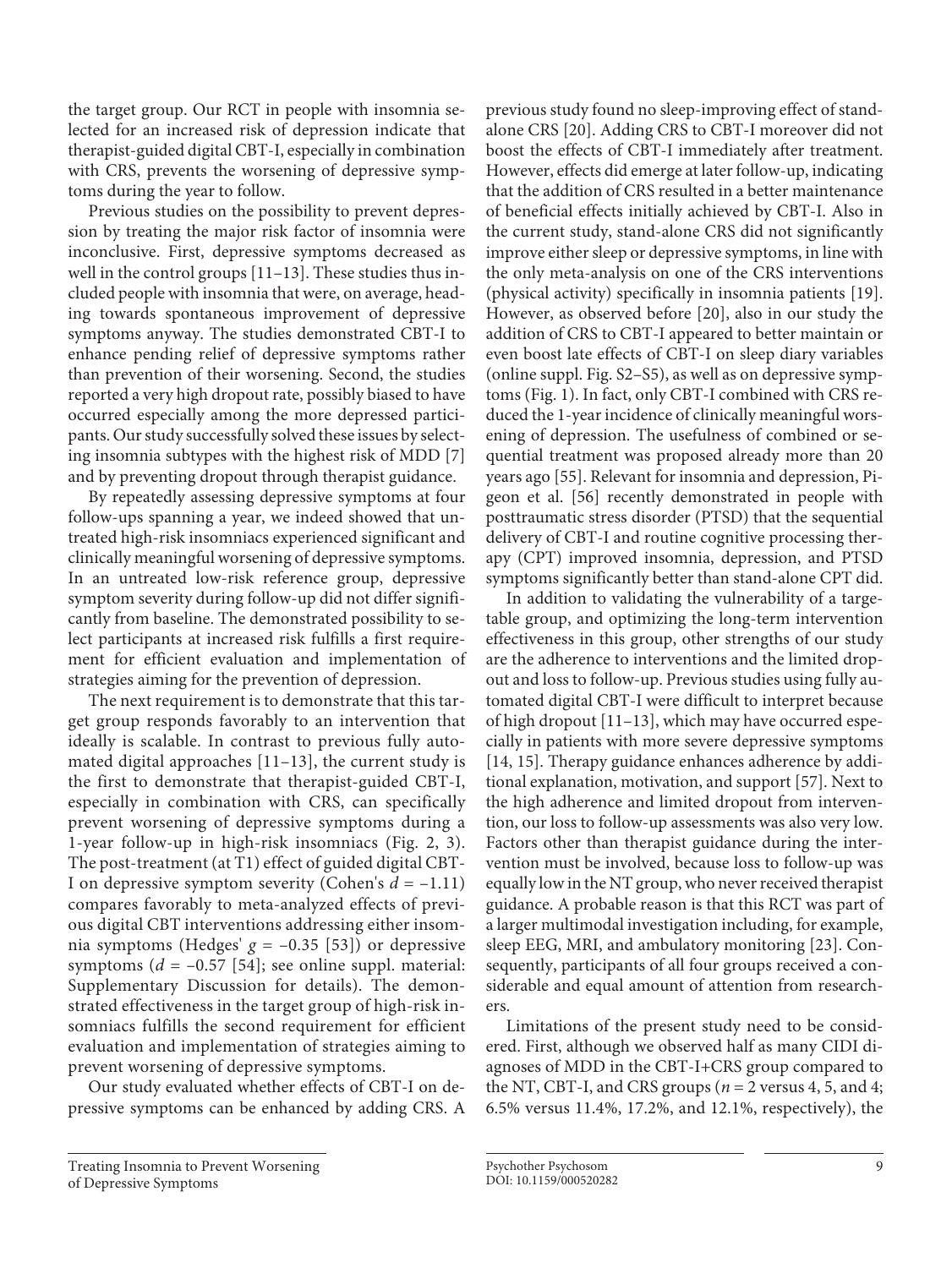numbers were too small for statistical tests to demonstrate significant group differences. In hindsight, the CIDI may not have been the best choice for a secondary outcome measure to assess a clinical diagnosis of MDD or to assess changes over time. A recent meta-analysis showed that the CIDI has less sensitivity to changes in symptom severity and classifies MDD only half as often as the MINI structured interview [52]. Insensitivity may have precluded sufficient statistical power to detect the group-by-time interaction effects that were so evident in the primary outcome measure – whether analyzed with linear mixed effect models or with the RCI. A related limitation is the duration of the follow-up period, which spanned 1 year only. Future studies could increase sensitivity by extending the follow-up period to multiple years. A limitation with respect to the interpretation of our findings on adherence and dropout is that this RCT was part of a larger multimodal investigation [23]. This embedding may have contributed to the adherence of the participants.

Our findings are particularly relevant in light of the notion that prevention is essential to combat the global burden and cost of MDD [3–5]. Therapist-guided digital CBT-I, especially in combination with CRS, for people with insomnia selected for a particularly high risk of developing depression, appears to be a promising and feasible approach. CBT-I+CRS may be considered by healthcare institutes and government prevention programs as an effective scalable intervention to prevent the worsening of depressive symptoms.

## **Acknowledgements**

We would like to thank Bart te Lindert, Annemieke van Straten, and Rick Wassing for their contribution to the development and implementation of the digital treatment modules. We would also like to thank Sietkse Bootsma, Tom Bresser, Jennifer Ramautar, Seline Roelvink, Lara Rösler, Chin Tong, and Laura Vergeer for their help with the data collection and preprocessing.

## **Statement of Ethics**

This study is in accordance with the ethical standard of relevant national and international committees on human experimentation and with the declaration of Helsinki. All participants provided written informed consent, and the study protocol was approved by the Medical Ethics Committee of the VU University Medical Centre (NL63139.029.17) and registered with the Netherlands Trial Register (NL7359).

## **Conflict of Interest Statement**

J.La. and T.v.d.Z. developed the digital CBT-I treatment module supported by Governmental Support through research grants, and without any commercial interest. None of the authors have a conflict of interest to declare.

## **Funding Sources**

This work received funding from the European Research Council ERC-ADG-2014-671084. O.L.-K., J.Le., J.R., and T.B. were supported by Vrije Universiteit Amsterdam University Research Fellowships.

## **Author Contributions**

E.V.S. is the principal investigator of this trial. J.Le. and J.F.-D. coordinated the trial, contributed to the design and implementation of the trial, and collected the data. J.La. and T.v.d.Z. developed the CBT-I intervention, T.M. developed the CRS module. T.B. randomized the participants and contributed to the design of the trial. L.D. coordinated the therapy guidance, trained and supervised the other therapists, and collected data. O.L.-K., A.A., S.I., and S.M. recruited participants, provided therapy guidance, and collected data. J.R., G.v.d.L. and S.v.d.V. collected data. J.Le. performed the statistical analyses. J.Le. and E.V.S. interpreted the results and drafted the manuscript. All authors reviewed and approved the manuscript.

## **Data Availability Statement**

The data that support the findings of this study are available from the corresponding author upon reasonable request.

- 
- **References** 1 World Health Organization. Depression and other common mental disorders: [global](https://www.karger.com/Article/FullText/520282?ref=1#ref1)  [health estimates.](https://www.karger.com/Article/FullText/520282?ref=1#ref1) Geneva: World Health Organization; 2017.
	- 2 Verduijn J, Verhoeven JE, Milaneschi Y, Schoevers RA, van Hemert AM, Beekman ATF, et al. Reconsidering the prognosis of major depressive disorder across diagnostic boundaries: full recovery is the exception rather than the rule. [BMC Med.](https://www.karger.com/Article/FullText/520282?ref=2#ref2) 2017 Dec 12; 15(1):215.
	- 3 Cuijpers P, Beekman AT, Reynolds CF 3rd. Preventing depression: a global priority. [JAMA](https://www.karger.com/Article/FullText/520282?ref=3#ref3). 2012 Mar 14;307(10):1033–4.
	- 4 Munoz RF, Bunge EL. Prevention of depression worldwide: a wake-up call. [Lancet Psy](https://www.karger.com/Article/FullText/520282?ref=4#ref4)[chiatry](https://www.karger.com/Article/FullText/520282?ref=4#ref4). 2016 Apr;3(4):306–7.
	- 5 Ebert DD, Cuijpers P. It is time to invest in the prevention of depression. [JAMA Netw Open.](https://www.karger.com/Article/FullText/520282?ref=5#ref5)  $2018;1(2):e180335.$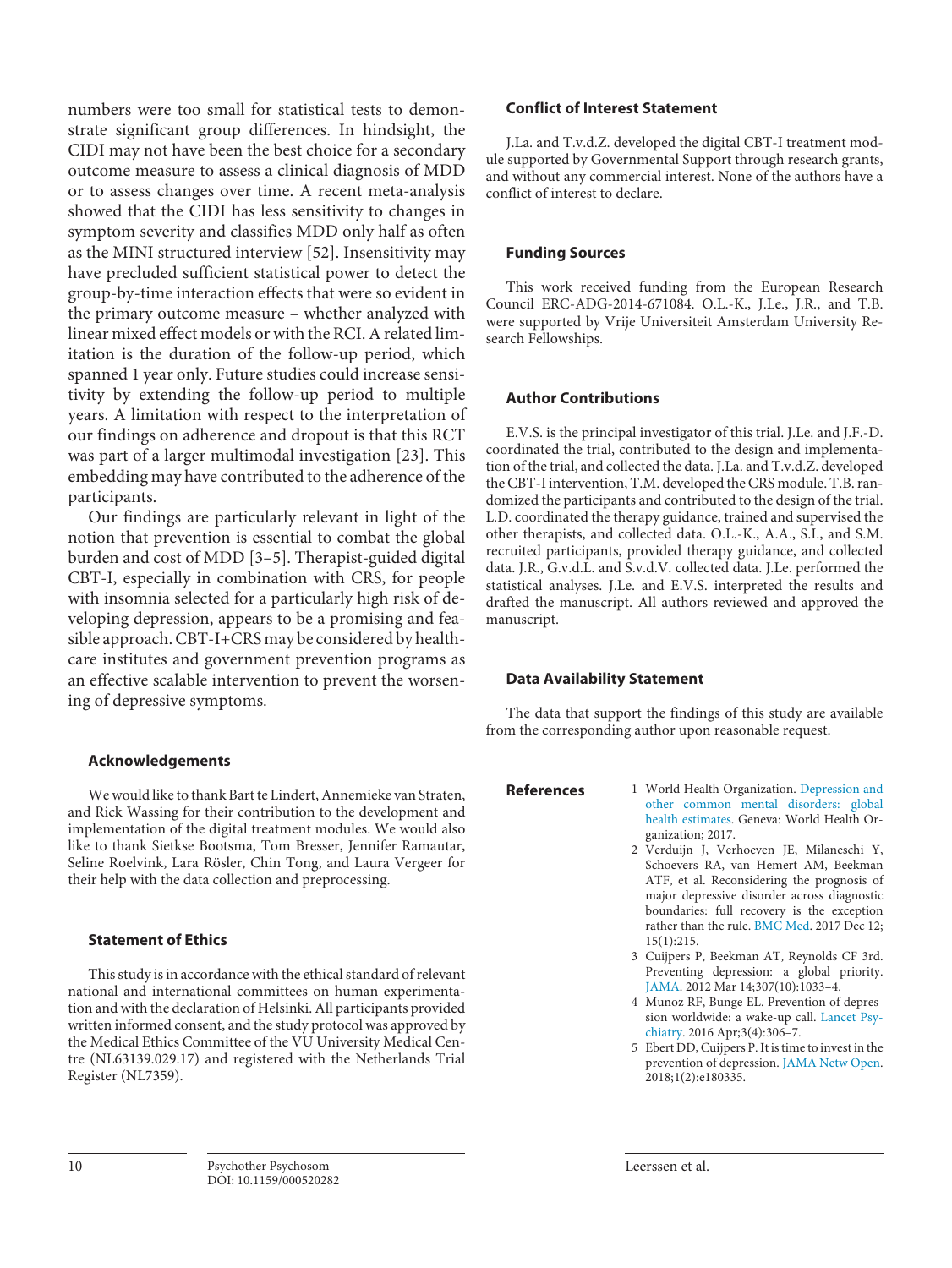- 6 Munoz RF, Cuijpers P, Smit F, Barrera AZ, Leykin Y. Prevention of major depression. [Annu Rev Clin Psychol](https://www.karger.com/Article/FullText/520282?ref=6#ref6). 2010;6:181–212.
- 7 Blanken TF, Benjamins JS, Borsboom D, Vermunt JK, Paquola C, Ramautar J, et al. Insomnia disorder subtypes derived from life history and traits of affect and personality. [Lan](https://www.karger.com/Article/FullText/520282?ref=7#ref7)[cet Psychiatry](https://www.karger.com/Article/FullText/520282?ref=7#ref7). 2019 Feb;6(2):151–63.
- 8 Riemann D, Baglioni C, Bassetti C, Bjorvatn B, Dolenc Groselj L, Ellis JG, et al. European guideline for the diagnosis and treatment of insomnia. [J Sleep Res.](https://www.karger.com/Article/FullText/520282?ref=8#ref8) 2017;26(6):675–700.
- 9 Soh HL, Ho RC, Ho CS, Tam WW. Efficacy of digital cognitive behavioural therapy for insomnia: a meta-analysis of randomised controlled trials. [Sleep Med.](https://www.karger.com/Article/FullText/520282?ref=9#ref9) 2020 Nov;75:315–25.
- 10 Ho FY, Chan CS, Lo WY, Leung JC. The effect of self-help cognitive behavioral therapy for insomnia on depressive symptoms: an updated meta-analysis of randomized controlled trials. [J Affect Disord.](https://www.karger.com/Article/FullText/520282?ref=10#ref10) 2020 Mar 15;265:287– 304.
- 11 Christensen H, Batterham PJ, Gosling JA, Ritterband LM, Griffiths KM, Thorndike FP, et al. Effectiveness of an online insomnia program (SHUTi) for prevention of depressive episodes (the GoodNight Study): a randomised controlled trial. [Lancet Psychiatry](https://www.karger.com/Article/FullText/520282?ref=11#ref11). 2016;3(4):333–41.
- 12 Batterham PJ, Christensen H, Mackinnon AJ, Gosling JA, Thorndike FP, Ritterband LM, et al. Trajectories of change and long-term outcomes in a randomised controlled trial of internet-based insomnia treatment to prevent depression. [BJPsych Open](https://www.karger.com/Article/FullText/520282?ref=12#ref12). 2017;3(5):228–35.
- 13 Cheng P, Kalmbach DA, Tallent G, Joseph CL, Espie CA, Drake CL. Depression prevention via digital cognitive behavioral therapy for insomnia: a randomized controlled trial. [Sleep.](https://www.karger.com/Article/FullText/520282?ref=13#ref13) 2019 Oct 9;42(10):zsz150.
- 14 Asarnow LD, Manber R. Cognitive behavioral therapy for insomnia in depression. [Sleep](https://www.karger.com/Article/FullText/520282?ref=14#ref14) [Med Clin.](https://www.karger.com/Article/FullText/520282?ref=14#ref14) 2019;14(2):177–84.
- 15 Ong JC, Kuo TF, Manber R. Who is at risk for dropout from group cognitive-behavior therapy for insomnia? [J Psychosom Res.](https://www.karger.com/Article/FullText/520282?ref=15#ref15) 2008 Apr; 64(4):419–25.
- 16 Wirz-Justice A, Terman M, Oren DA, Goodwin FK, Kripke DF, Whybrow PC, et al. Brightening depression. [Science.](https://www.karger.com/Article/FullText/520282?ref=16#ref16) 2004 Jan 23; 303(5657):467–9.
- 17 Wirz-Justice A. Chronobiology and psychiatry. [Sleep Med Rev](https://www.karger.com/Article/FullText/520282?ref=17#ref17). 2007 Dec 1;11(6):423–7.
- 18 Van Someren EJW, Riemersma RF, Swaab DF. Functional plasticity of the circadian timing system in old age: light exposure. [Prog](https://www.karger.com/Article/FullText/520282?ref=18#ref18) [Brain Res](https://www.karger.com/Article/FullText/520282?ref=18#ref18). 2002;138:205–31.
- 19 Banno M, Harada Y, Taniguchi M, Tobita R, Tsujimoto H, Tsujimoto Y, et al. Exercise can improve sleep quality: a systematic review and meta-analysis. [PeerJ.](https://www.karger.com/Article/FullText/520282?ref=19#ref19) 2018 Jul 11;6:e5172.
- 20 Dekker K, Benjamins JS, Maksimovic T, Filardi M, Hofman WF, van Straten A, et al. Combined internet-based cognitive-behavioral and chronobiological intervention for insomnia: a randomized controlled trial. [Psy](https://www.karger.com/Article/FullText/520282?ref=20#ref20)[chother Psychosom](https://www.karger.com/Article/FullText/520282?ref=20#ref20). 2020;89(2):117–8.
- 21 Al-Karawi D, Jubair L. Bright light therapy for nonseasonal depression: meta-analysis of clinical trials. [J Affect Disord.](https://www.karger.com/Article/FullText/520282?ref=21#ref21) 2016 Jul 1;198: 64–71.
- 22 Stubbs B, Vancampfort D, Hallgren M, Firth J, Veronese N, Solmi M, et al. EPA guidance on physical activity as a treatment for severe mental illness: a meta-review of the evidence and Position Statement from the European Psychiatric Association (EPA), supported by the International Organization of Physical Therapists in Mental Health (IOPTMH). [Eur](https://www.karger.com/Article/FullText/520282?ref=22#ref22) [Psychiatry](https://www.karger.com/Article/FullText/520282?ref=22#ref22). 2018;54:124–44.
- 23 Leerssen J, Foster-Dingley JC, Lakbila-Kamal O, Dekkers LMS, Albers ACW, Ikelaar SLC, et al. Internet-guided cognitive, behavioral and chronobiological interventions in depression-prone insomnia subtypes: protocol of a randomized controlled prevention trial. [BMC Psychiatry.](https://www.karger.com/Article/FullText/520282?ref=23#ref23) 2020 Apr 15;20(1):163.
- 24 Guidi J, Brakemeier EL, Bockting CLH, Cosci F, Cuijpers P, Jarrett RB, et al. Methodological recommendations for trials of psychological interventions. [Psychother Psychosom.](https://www.karger.com/Article/FullText/520282?ref=24#ref24) 2018; 87(5):276–84.
- 25 American Psychiatric Association. [Diagnos](https://www.karger.com/Article/FullText/520282?ref=25#ref25)[tic and statistical manual of mental disorders.](https://www.karger.com/Article/FullText/520282?ref=25#ref25) 5th ed. Washington: American Psychiatric Press; 2013.
- 26 Sateia MJ. International classification of sleep disorders-third edition: highlights and modifications. [Chest.](https://www.karger.com/Article/FullText/520282?ref=26#ref26) 2014;146(5):1387–94.
- 27 Bastien CH, Vallières A, Morin CM. Validation of the Insomnia Severity Index as an outcome measure for insomnia research. [Sleep](https://www.karger.com/Article/FullText/520282?ref=27#ref27) [Med.](https://www.karger.com/Article/FullText/520282?ref=27#ref27) 2001 Jul;2(4):297–307.
- 28 Morin CM, Belleville G, Bélanger L, Ivers H. The Insomnia Severity Index: psychometric indicators to detect insomnia cases and evaluate treatment response. [Sleep](https://www.karger.com/Article/FullText/520282?ref=28#ref28). 2011;34(5): 601–8.
- 29 Tunis SR, Stryer DB, Clancy CM. Practical clinical trials: increasing the value of clinical research for decision making in clinical and health policy. [JAMA.](https://www.karger.com/Article/FullText/520282?ref=29#ref29) 2003 Sep 24;290(12): 1624–32.
- 30 Carney CE, Ulmer C, Edinger JD, Krystal AD, Knauss F. Assessing depression symptoms in those with insomnia: an examination of the Beck Depression Inventory second edition (BDI-II). [J Psychiatr Res](https://www.karger.com/Article/FullText/520282?ref=30#ref30). 2009 Feb;43(5):576– 82.
- 31 Kang M, Ragan BG, Park JH. Issues in outcomes research: an overview of randomization techniques for clinical trials. [J Athl Train.](https://www.karger.com/Article/FullText/520282?ref=31#ref31) 2008;43(2):215–21.
- 32 R Core Team. R: [a language and environment](https://www.karger.com/Article/FullText/520282?ref=32#ref32) [for statistical computing.](https://www.karger.com/Article/FullText/520282?ref=32#ref32) Vienna: R Foundation for Statistical Computing; 2019.
- 33 van Straten A, Emmelkamp J, de Wit J, Lancee J, Andersson G, van Someren EJ, et al. Guided Internet-delivered cognitive behavioural treatment for insomnia: a randomized trial. [Psychol Med](https://www.karger.com/Article/FullText/520282?ref=33#ref33). 2014 May;44(7):1521–32.
- 34 van der Zweerde T, van Straten A, Effting M, Kyle SD, Lancee J. Does online insomnia treatment reduce depressive symptoms? A randomized controlled trial in individuals with both insomnia and depressive symptoms. [Psychol Med.](https://www.karger.com/Article/FullText/520282?ref=34#ref34) 2019 Feb;49(3):501–9.
- Van der Zweerde T, Lancee J, Slottje P, Bosmans JE, Van Someren EJW, van Straten A. Nurse-guided internet-delivered cognitive behavioral therapy for insomnia in general practice: results from a pragmatic randomized clinical trial. [Psychother Psychosom.](https://www.karger.com/Article/FullText/520282?ref=35#ref35) 2020;89(3):174–84.
- 36 Fava GA, Rafanelli C, Tomba E. The clinical process in psychiatry: a clinimetric approach. [J Clin Psychiatry](https://www.karger.com/Article/FullText/520282?ref=36#ref36). 2012;73(2):177–84.
- 37 Hunsley J, Meyer GJ. The incremental validity of psychological testing and assessment: conceptual, methodological, and statistical issues. [Psychol Assess](https://www.karger.com/Article/FullText/520282?ref=37#ref37). 2003;15(4):446–55.
- 38 Carrozzino D, Patierno C, Guidi J, Berrocal Montiel C, Cao J, Charlson ME, et al. Clinimetric criteria for patient-reported outcome measures. [Psychother Psychosom.](https://www.karger.com/Article/FullText/520282?ref=38#ref38) 2021; 90(4):222–32.
- 39 Rush AJ, Gullion CM, Basco MR, Jarrett RB, Trivedi MH. The Inventory of Depressive Symptomatology (IDS): psychometric properties. [Psychol Med](https://www.karger.com/Article/FullText/520282?ref=39#ref39). 1996 May;26(3):477–86.
- 40 Schulte-van Maaren YW, Carlier IV, Zitman FG, van Hemert AM, de Waal MW, van der Does AJ, et al. Reference values for major depression questionnaires: the Leiden Routine Outcome Monitoring Study. [J Affect Disord.](https://www.karger.com/Article/FullText/520282?ref=40#ref40) 2013 May 1;149(1):342–9.
- Jacobson NS, Truax P. Clinical significance: a statistical approach to defining meaningful change in psychotherapy research. [J Consult](https://www.karger.com/Article/FullText/520282?ref=41#ref41)  [Clin Psychol.](https://www.karger.com/Article/FullText/520282?ref=41#ref41) 1991;59(1):12–9.
- 42 Aslan S, Kuruoglu AC, Isikli S, Rush J, Taner E, Isik E. The Inventory of Depressive Symptomatology (IDS): validity and reliability of clinician (IDS-C30) and self-report form (IDS-SR30) in patients with major depressive disorder. [Bull Clin Psychopharmacol.](https://www.karger.com/Article/FullText/520282?ref=42#ref42) 2006;  $16(1):1-14.$
- 43 Kessler RC, Andrews G, Mroczek D, Ustun B, Wittchen H-U. The World Health Organization Composite International Diagnostic Interview short-form (CIDI-SF). [Int J Method](https://www.karger.com/Article/FullText/520282?ref=43#ref43)  [Psychiat Res](https://www.karger.com/Article/FullText/520282?ref=43#ref43). 1998;7(4):171–85.
- 44 Carney CE, Buysse DJ, Ancoli-Israel S, Edinger JD, Krystal AD, Lichstein KL, et al. The consensus sleep diary: standardizing prospective sleep self-monitoring. [Sleep](https://www.karger.com/Article/FullText/520282?ref=44#ref44). 2012 Feb 1; 35(2):287–302.
- 45 Reed DL, Sacco WP. Measuring sleep efficiency: what should the denominator be? [J Clin](https://www.karger.com/Article/FullText/520282?ref=45#ref45)  [Sleep Med](https://www.karger.com/Article/FullText/520282?ref=45#ref45). 2016 Feb;12(2):263–6.
- 46 Hakkaart-van Roijen L, Straten A, Tiemens B, Donker CHM. Trimbos/iMTA questionnaire for costs associated with psychiatric illness (TIC-P). [Inst Med Technol Assess](https://www.karger.com/Article/FullText/520282?ref=46#ref46). 2002. Dutch.
- 47 Twisk JWR. [Applied longitudinal data analy](https://www.karger.com/Article/FullText/520282?ref=47#ref47)[sis for epidemiology.](https://www.karger.com/Article/FullText/520282?ref=47#ref47) Cambridge: Cambridge University Press; 2003.

Treating Insomnia to Prevent Worsening of Depressive Symptoms